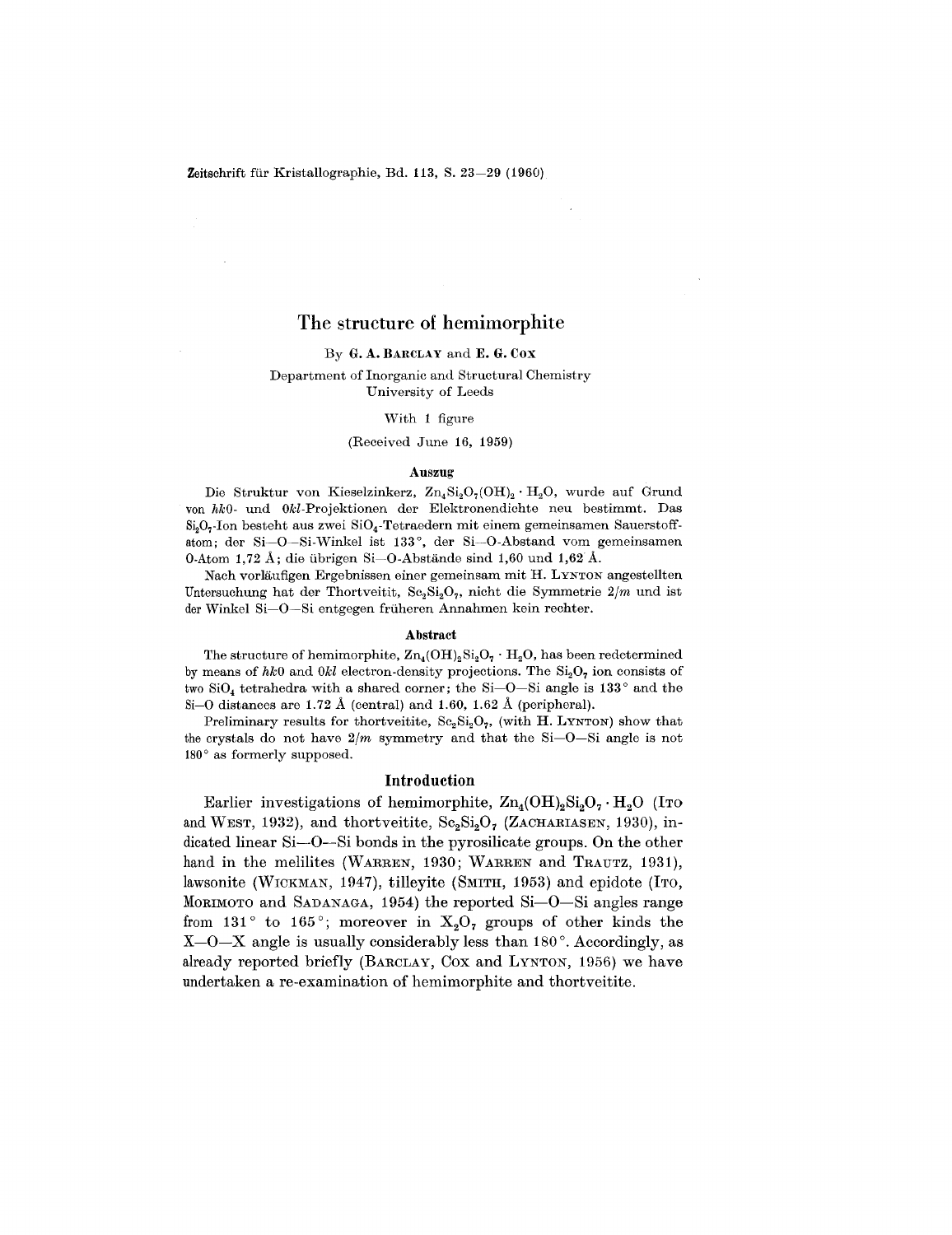## Experimental

The material used was from the Glencrieff Mine, Wanlockhead. Spectroscopic examination (for which we are indebted to Dr. P. G, HARRIS) showed that the concentrations of impurities (Ge, Fe, Cu and In) in no case exceeded  $0.1\%$ . X-ray examination of single crystals confirmed the cell dimensions and space group assigned by ITO and WEST, the results being as follows:

# Orthorhombic,  $Imm~(C^{20}_{2v}); Z = 2$

density (calc) 3.48, (obs) 3.45  $g/cm^3$ .

#### Cell dimensions

| BARCLAY and Cox | ITO and WEST |
|-----------------|--------------|
| $a = 8.37$ Å    | 8.38 A       |
| $b = 10.67$     | 10.70        |
| $c = 5.10$      | 5.11         |

|                  |                    |                             | $(a)$ Okl zone                                             |                    |                   |        |                |                                | $(b)$ hk $0$ zone |                          |                            |
|------------------|--------------------|-----------------------------|------------------------------------------------------------|--------------------|-------------------|--------|----------------|--------------------------------|-------------------|--------------------------|----------------------------|
| $0k$ 1           | $\mathbf{F_{obs}}$ | $\mathbf{r}_{\rm calc}$     | 0 k 1                                                      | $\mathbf{r_{obs}}$ | $r_{\text{calc}}$ | h k O  | $P_{obs}$      | $F_{calc}$                     | h k O             | $\mathbf{F_{obs}}$       | $\mathbf{r}_{\text{calc}}$ |
| $0 \t0 \t2$      | 223                | 218                         | 011                                                        | 84                 | 89                | 020    | 82             | $-106$                         | 110               | 86                       | 78                         |
| 0, 0, 4          | 136                | 120                         | 013                                                        | 65                 | 72                | 040    | 91             | $-100$                         | 130               | 117                      | $-142$                     |
| 0 <sub>0</sub> 6 | 74                 | 86                          | 015                                                        | 42                 | 42                | 060    | 167            | 207                            | 150               | 44                       | 27                         |
| $0 \t0 \t8$      | 44                 | 44                          |                                                            |                    |                   | 080    | $\blacksquare$ | $-1$                           | 170               | 48                       | 46                         |
|                  |                    |                             | 031                                                        | 123                | 133               | 0 10 0 | 69             | $-69$                          | 190               | 48                       | $-42$                      |
| 020              | 88                 | 105                         | 0, 3, 3                                                    | 108                | 92                | 0120   | 68             | 68                             | 1 11 0            | $\overline{\phantom{a}}$ | $-15$                      |
| 022              | 51                 | 60                          | 035                                                        | 82                 | 72                |        |                |                                | 1130              | 25                       | 27                         |
| 024              | 45                 | 36                          | 037                                                        | 33                 | 35                | 200    | 114            | $-117$                         |                   |                          |                            |
| 026              | 36                 | 37                          |                                                            |                    |                   | 220    | 78             | 73                             | 310               | 35                       | $-31$                      |
|                  |                    |                             | 051                                                        | 51                 | 48                | 240    | 43             | 42                             | 330               | 116                      | 115                        |
| 040              | 83                 | 98                          | 0, 5, 3                                                    | 67                 | 67                | 260    | 83             | 70<br>$\overline{\phantom{a}}$ | 350               | 53                       | $-47$                      |
| 0 4 2            | 103                | 94                          | 0, 5, 5                                                    | 40                 | 32                | 280    | 49             | 35                             | 370               | $\overline{\phantom{0}}$ | $\mathbf{1}$               |
| 044              | 95                 | 87                          |                                                            |                    |                   | 2100   | 26             | 29                             | 390               | 50                       | 46                         |
| 046              | 53                 | 53                          | 071                                                        | 87                 | 83                | 2120   | 40             | $-39$                          |                   |                          |                            |
|                  |                    |                             | 073                                                        | 38                 | 37                |        |                |                                | 510               | 95                       | 84                         |
| 0,6,0            | 191                | 207                         | 075                                                        | 42                 | 40                | 400    | 116            | 111                            | 530               | 169                      | $-177$                     |
| $0\ 6\ 2$        | 144                | 141                         |                                                            |                    |                   | 420    | 10             | $-5$                           | 550               | 35                       | 30                         |
| 0, 6, 4          | 105                | 96                          | 091                                                        | 91                 | 88                | 440    | 67             | $-57$                          | 570               | 73                       | 85                         |
| 066              | 71                 | 63                          | 0.9.3                                                      | 42                 | 51                | 460    | 82             | 85                             | 590               | 77                       | $-90$                      |
|                  |                    |                             | 095                                                        | 55                 | 46                | 480    | 17             | 17                             |                   |                          |                            |
| 0100             | 73                 | 69                          |                                                            |                    |                   | 4100   | 48             | $-51$                          | 710               | 23                       | $-21$                      |
| 0 10 2           | 79                 | 74                          | 0111                                                       | 20                 | 17                | 4 12 0 | 35             | 37                             | 730               | 57                       | 57                         |
| 0 10 4           | 77                 | 71                          |                                                            |                    |                   |        |                |                                | 750               | $\blacksquare$           | $-10$                      |
| 0106             | 35                 | 42                          | 0131                                                       | 44                 | 47                | 600    | 93             | 96                             | 770               | 30                       | $-33$                      |
|                  |                    |                             |                                                            |                    |                   | 620    | 27             | $-20$                          | 790               | 50                       | 50                         |
| 0120             | 67                 | 68                          | 0151                                                       | 42                 | $\mathbf{L}$      | 640    | 19             | $-15$                          |                   |                          |                            |
| 0122             | 70                 | $-62$                       |                                                            |                    |                   | 660    | 52             | 51                             | 910               | 37                       | 31                         |
| 0, 12, 4         | 57                 | 52                          |                                                            |                    |                   |        |                |                                | 930               | 51                       | $-48$                      |
|                  |                    |                             |                                                            |                    |                   | 800    | 34             | $-35$                          | 950               | $\overline{\phantom{a}}$ | $\mathbf{2}$               |
| 0160             | 25                 | 41                          |                                                            |                    |                   | 820    | 21             | 19                             | 970               | 48                       | 45                         |
|                  |                    |                             |                                                            |                    |                   | 840    | ÷.             | 14                             |                   |                          |                            |
|                  |                    |                             | Note: for the Okl zone F is complex; phase angles have not |                    |                   | 860    | 31             | $-31$                          |                   |                          |                            |
|                  |                    | been included in the table. |                                                            |                    |                   |        |                |                                |                   |                          |                            |
|                  |                    |                             |                                                            |                    |                   | 1000   | 8 <sub>h</sub> | 81                             |                   |                          |                            |
|                  |                    |                             |                                                            |                    |                   | 1020   | 19             | $-16$                          |                   |                          |                            |
|                  |                    |                             |                                                            |                    |                   | 1040   | 41             | $-46$                          |                   |                          |                            |
|                  |                    |                             |                                                            |                    |                   |        |                |                                |                   |                          |                            |

#### Table *1. Comparison of observedand calculated structure factors*

 $\bar{z}$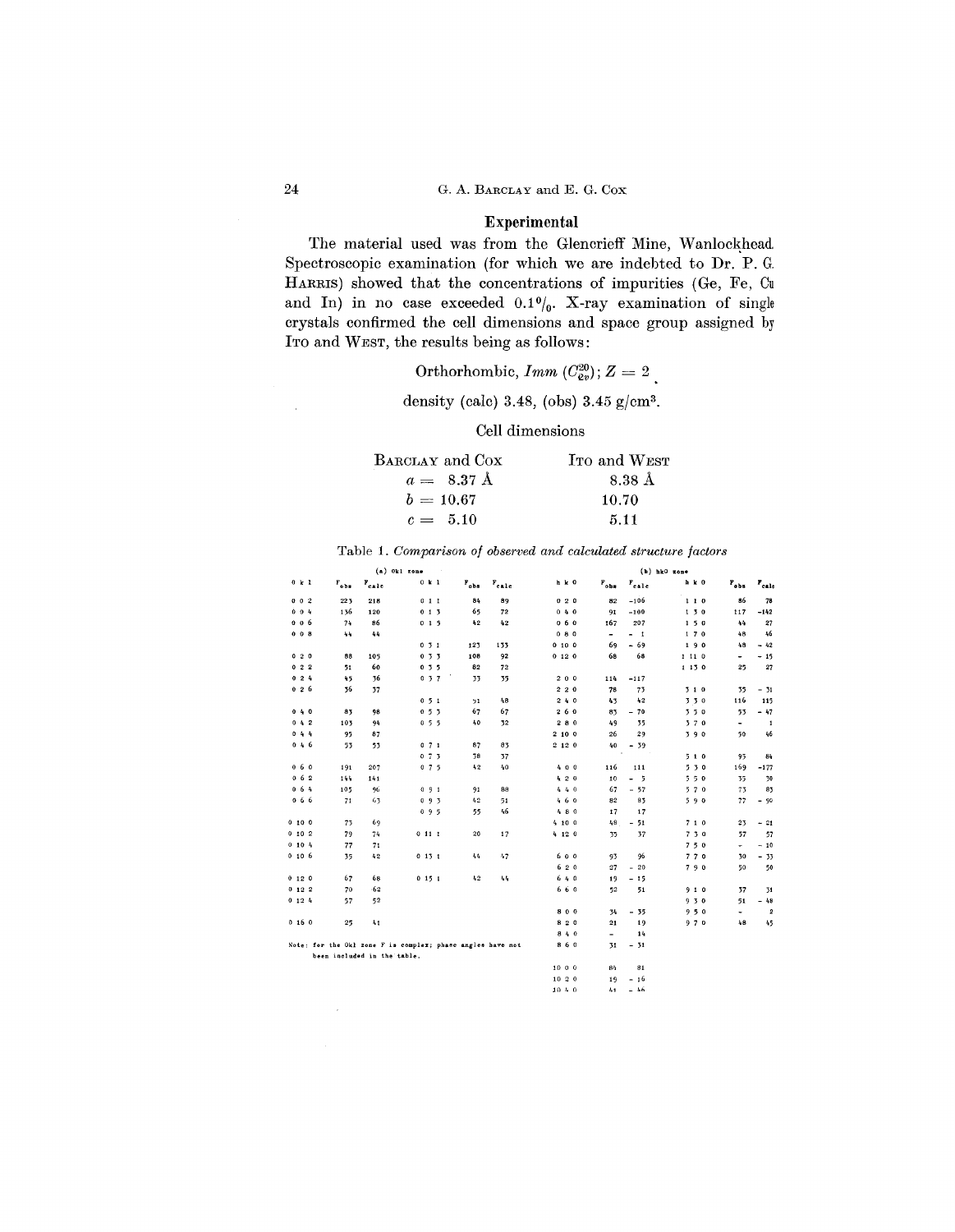The hemimorphic nature of the crystals is perhaps too well established to be in need of further proof, but in fact a Wilson plot (WILSON, 1949) of the *Okl* intensities confirmed the absence of a symmetry centre. The majority of the intensity measurements were made with copper  $K_{\alpha}$  radiation, but a few additional measurements in the *Okl* zone were made with molybdenum  $K_{\alpha}$  radiation. 51 intensities were used for the  $hk0$  projection and 43 for the  $0k$ . All intensities were estimated visually from Weissenberg photographs, but in addition 25 of the *Okl* intensities were measured on a Geiger-counter diffractometer; the reasonably low value (0.085) of the disagreement index  $\sum ||F||$  (Geiger) - |F| (visual)| $\sum |F|$  (Geiger) for these 25 reflections showed that the visual estimations were of good accuracy. The structure factors, put on an absolute scale by means of the Wilson plot, are given in Table 1.

### **The** structure analysis

The unit cell contains the following atoms (see formula below): 8 Zn and 8  $O<sub>r</sub>$  in general positions; 4 Si, 4  $O<sub>II</sub>$  and 4  $O<sub>III</sub>$  (in OH) in mirror planes;  $2$   $\mathrm{O_{IV}}$  and  $2$   $\mathrm{O_{V}}$  (in  $\mathrm{H_{2}O})$  on two-fold axes.



The *Okl* projection was studied first and from a Patterson synthesis the fractional coordinates of the Zn atoms were found to be  $y = 0.16$ and  $z = 0$ ; by means of Fourier electron-density and difference maps the *y* and *z* coordinates of the other atoms were found (Table 2). From this projection alone (Fig. 1) the subscripts of the last three oxygens could not be assigned at this stage, except that it was clear that the

Table 2. *Atomic coordinates (fractional)*

| atom                    | $\boldsymbol{x}$ | ¥     | $\boldsymbol{z}$ |
|-------------------------|------------------|-------|------------------|
| $\mathbf{Z}\mathbf{n}$  | 0.204            | 0.160 | 0.000            |
| Si                      | 0.000            | 0.148 | 0.503            |
| $O_T$                   | 0.160            | 0.205 | 0.637            |
| $O_{11}$                | 0.000            | 0.155 | 0.190            |
| $O_{III}$ (OH)          | 0.308            | 0.000 | 0.952            |
| $O_{rv}$                | 0.000            | 0.000 | 0.637            |
| (H <sub>0</sub> )<br>Ov | 0.500            | 0.000 | 0.558            |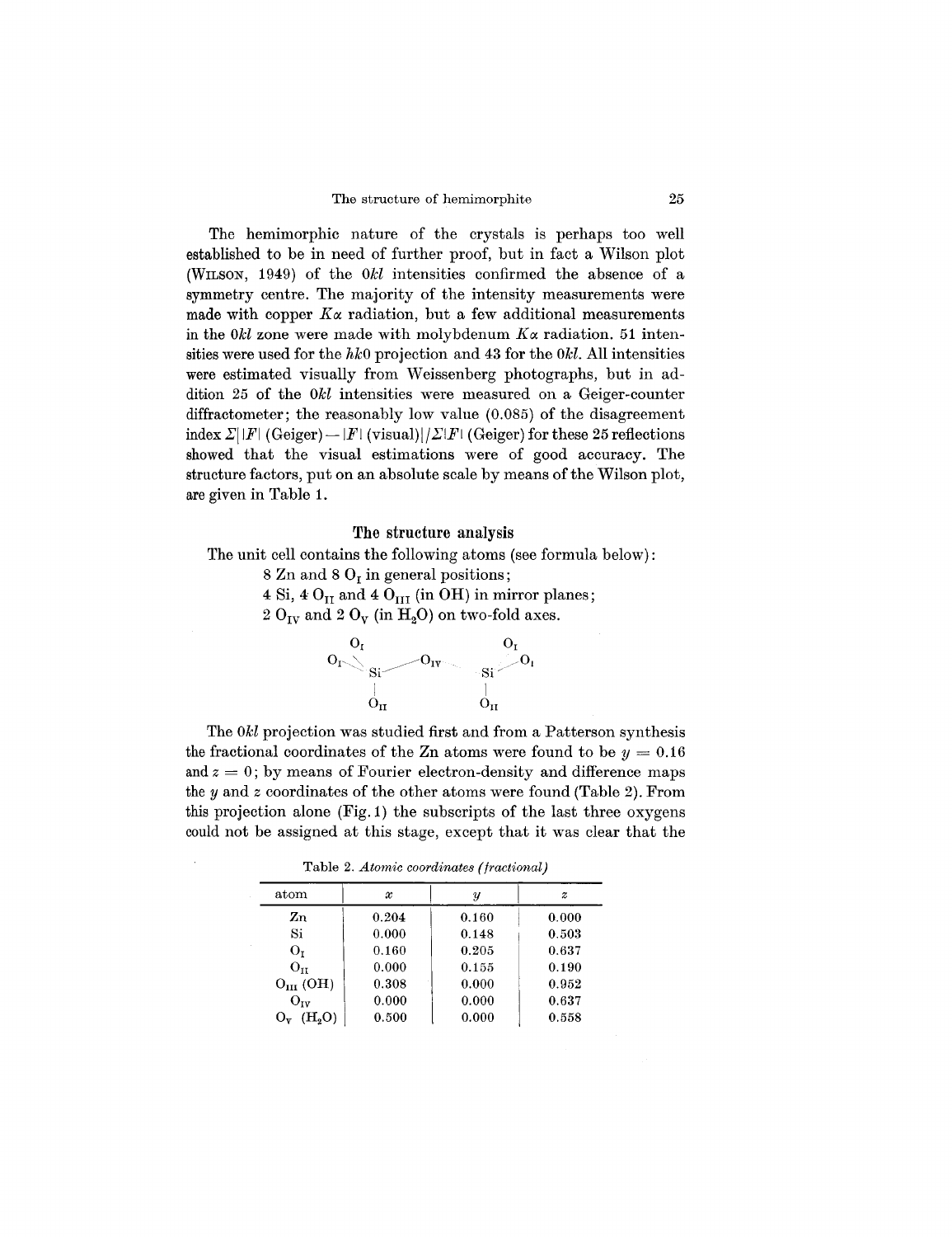one with coordinates (0, 0.952) could not be  $O_{IV}$  as it is much too far from the silicon atoms.

Electron-density and difference maps were then made for the *hkO* projection and these, combined with the previous results, led to the final coordinates of Table 2. The second projection showed clearly that  $O_{III}$  does not lie on a symmetry axis and therefore must be OH. The discrimination between  $O_{IV}$  and  $O_{V}$  was not immediately obvious



Fig. 1. The electron-density map of hemimorphite projected on (100). The origin of coordinates is at the centre of the half cell (of sides *!b* and *c).*

since the results of the two projections could equally validly have been combined to give these atoms coordinates (0.500, 0, 0.637) and (0, 0, 0.558) in which case the  $Si-O_{IV}-Si$  bonds would have been nearly linear. However calculation showed that these coordinates would lead to the impossibly short  $H_2O$ —OH distance of 2.30 Å and they were therefore rejected.

The structure factors calculated from the coordinates of Table 2, with a temperature factor  $B = 1.2 \text{ Å}^2$  for all atoms, are shown in Table 1. The disagreement indices are 0.09 and 0.10 for *Okl* and *hkO* respectively.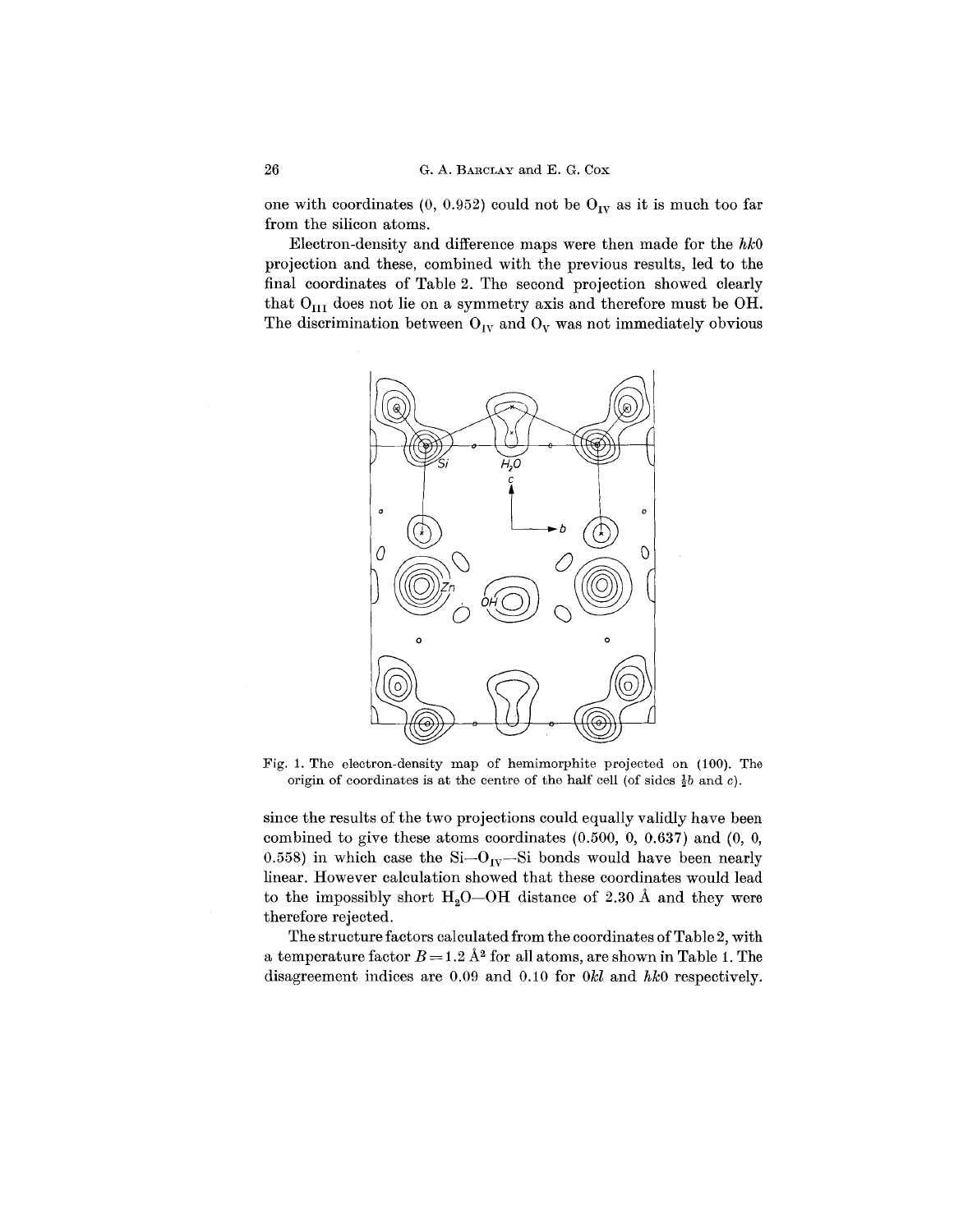#### Results of the analysis

The interatomic distances and angles in the pyrosilicate ion are as follows:

| $Si=Or$              | $1.62~\mathrm{\AA}$ | $O_{I} \cdots O_{I}$                 | $2.68~\mathrm{\AA}$ |
|----------------------|---------------------|--------------------------------------|---------------------|
| $Si=O_{11}$          | $1.60 \text{ Å}$    | $O_{\rm T} \cdots O_{\rm tr}$        | $2.70~\mathrm{\AA}$ |
| $Si=O_{IV}$          | $1.72~\text{\AA}$   | $O_t \cdots O_{tv}$                  | $2.56\;{\rm \AA}$   |
| $Si \cdot Si$        | $3.16 \text{ Å}$    | $O_{\text{tr}} \cdots O_{\text{rv}}$ | $2.82~\text{\AA}$   |
| $Si-Oiv-Si$          | $133^{\circ}$       | $O_r-Si-O_{IV}$                      | $100^{\circ}$       |
| $O_r-Si-O_r$         | $111^{1/2}$         | $O_{\rm tr}-S_{\rm i}-O_{\rm tv}$    | 116                 |
| $O_{L}$ -Si- $O_{H}$ | $112^{1/2}$         |                                      |                     |

The distortion of the  $SiO<sub>4</sub>$  groups from the regular tetrahedral form is thus quite small, but the central  $Si-O-Si$  angle is very significantly larger than tetrahedral.

Each zinc atom is surrounded approximately tetrahedrally by four oxygen atoms at the following distances:

$$
\mathrm{O}_\mathrm{I}\ 1.95,\,1.96\,;\,\mathrm{O}_\mathrm{II}\ 1.96\,;\,\mathrm{O}_\mathrm{III}\ 1.93\;\text{\AA}.
$$

The water molecules lie in channels parallel to the *c* axis, where they are held by two bonds to  $\overline{OH}$  ions of length 2.57 Å. The calculated angle between these two bonds is 78°, which seems rather small, and it is possible that the *z* coordinate of the water molecule  $(O_v)$  is somewhat in error.

There are no other  $\mathrm{O}\cdot\cdot\cdot\mathrm{O}$  distances less than 3 Å.

### **Thortveitite**

Thortveitite,  $\text{Sc}_2\text{Si}_2\text{O}_7$ , is monoclinic, space group  $\text{C}_m$ ,  $\text{C}_2$  or  $C2/m$  with two formula-weights in the unit cell. In the absence of evidence to the contrary it has been assumed hitherto that the symmetry is  $2/m$  and consequently that the Si- $-$ O- $-$ Si bonds are collinear. With Dr. H. LYNTON we have re-examined this mineral, and although we have not yet completed our analysis, the statistical evidence favours the space group *Cm,* the symmetry of which does not require the Si-O-Si bonds to be collinear.

Wilson plots of the *hkO* and *hOl* intensities indicate that neither of these projections is centrosymmetrical. However the numbers of intensities available in the two zones (35 and 38 respectively) are too small to give entirely satisfactory statistical results and we have therefore embarked on a three-dimensional analysis. A reasonable interpretation of the Patterson synthesis (about 250 terms) with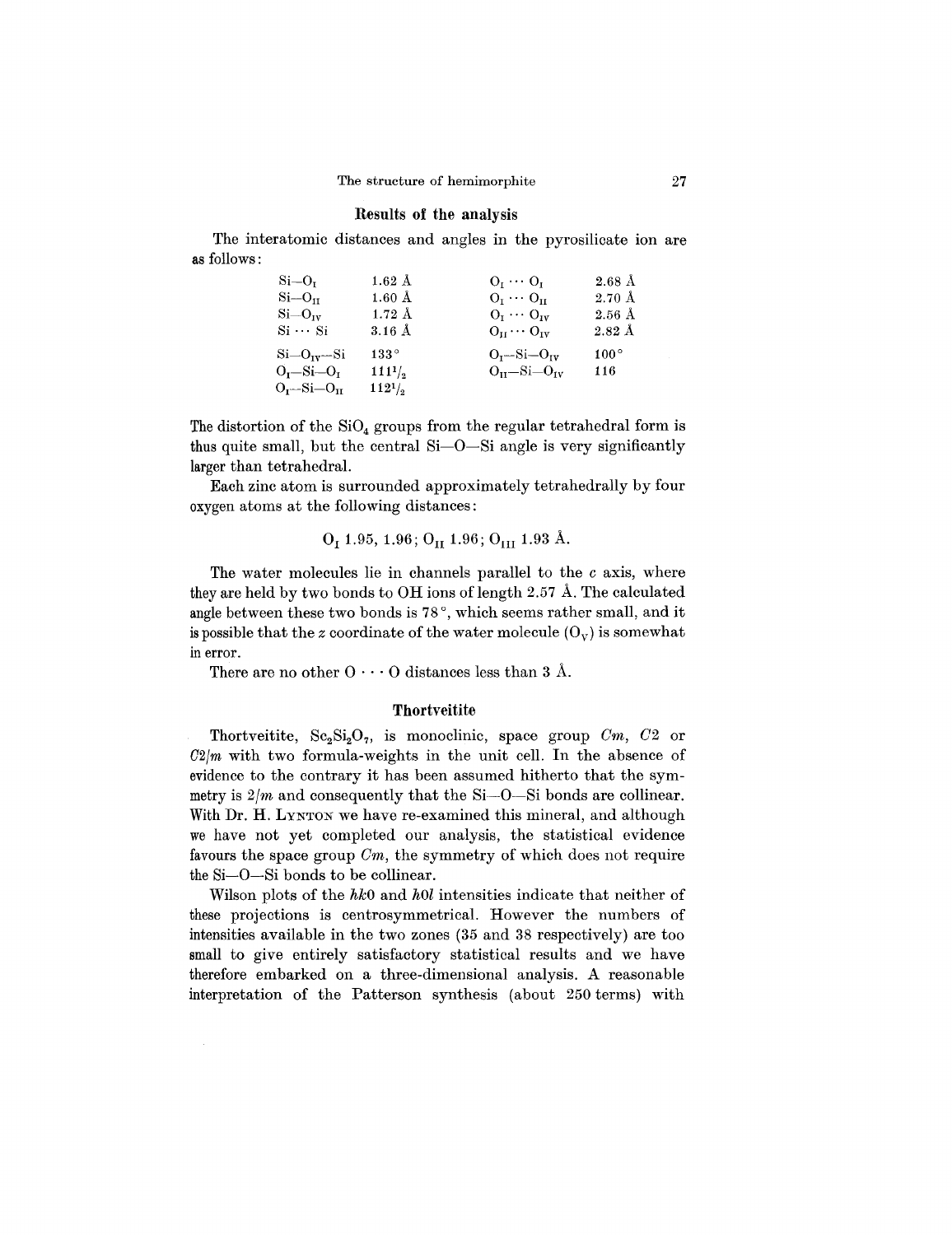space-group *Om* has been made, but detailed analysis is difficult because the symmetry of the structure is nearly  $C2/m$ . The silicon atoms and the central oxygen atom lie in the mirror plane but it is not yet possible to assign reliable values to the Si-O-Si angle and'the bond distances.

#### **Discussion**

The bond lengths and angles obtained from the more recen structure analyses of substances containing  $\mathrm{Si}_2\mathrm{O}_7$  groups are sum marised below.

|                                           | $Si-O$<br>(central)        | $Si-O$<br>(peripheral)        | $Si$ —O— $Si$ |
|-------------------------------------------|----------------------------|-------------------------------|---------------|
| Lawsonite<br>(WICKMAN, 1947)              | $1.59 \text{ Å}$           | $1.65 \text{ Å}$              | $150^{\circ}$ |
| Tilleyite<br>(SMITH, 1953)                | $1.65 \text{ Å}$           | $1.58 - 1.62$<br>$mean\,1.60$ | 167           |
| Epidote<br>(ITO <i>et al.</i> , 1954)     | 1.60, 1.70<br>$mean\ 1.65$ | $1.59 - 1.66$<br>$mean$ 1.63  | 155           |
| Zoisite<br>(FESENKO <i>et al.</i> , 1956) | 1.63, 1.67<br>mean 1.65    | $1.53 - 1.68$<br>mean 1.62    | 161           |
| Hemimorphite<br>(BARCLAY and Cox, 1959),  | 1.72                       | 1.60, 1.62<br>mean 1.61       | 133           |

Although the environments of the pyrosilicate ions in the various structures are different and the accuracy of the analyses varies, it is clear from these figures that the configuration and dimensions of the ion are much the same in all structures, the Si-O-Si angle being, as would be expected, more sensitive than the bond lengths to environmental effects. The figures suggest that the results for lawsonite may be in error, since it is very unlikely that the central Si-O bonds are shorter than the peripheral ones.

## **Acknowledgements**

This work was done while one of us (G.A.B.) held an Imperial Chemical Industries Fellowship in the University of Leeds.

We are indebted to Dr. G. F. CLARINGBULL, British Museum (Natural History) for crystals of thortveitite and to Dr. P. G. HARRIS, Geology Department, University of Leeds, for spectrochemical analyses.